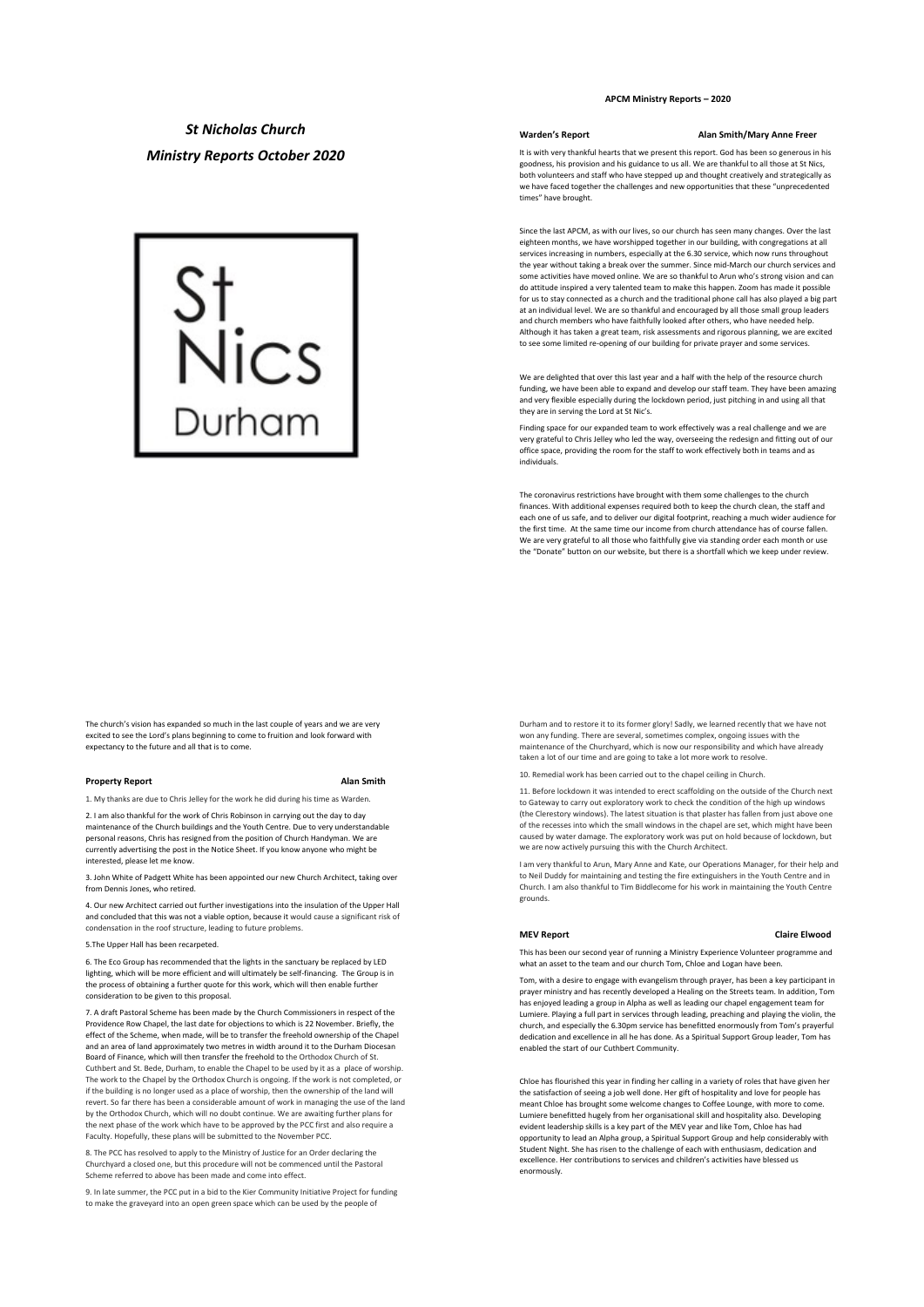Logan, as our house-for-duty MEV has explored the role of service within the Christian community by acting as verger for us. Having him available for much chair moving and church locking has been an asset indeed. Alongside this very practical role, Logan has applied his musical gifts both in contributing to our Sunday worship through prayer and in beginning our St. Nics Community Choir. Currently the choir enhances our worship at the 11am service and is exploring ways to develop a more missional aspect to community choir singing in the future so that we can build bridges and bless our city.

We have recently welcomed our new MEVs for 2020/21: David Lewis, Catriona Inglis and Diego as our house-for-duty MEV.

Catriona is helping Zoe with students as well as covering our youth ministry alongside James Cochran. I am sure we will see her popping up on-line also as the days go by.

David is hoping to get stuck in to HOTs alongside Tom and the rest of the team as well as enabling the key work of the eco group. He too you will see frequently leading our daily prayers.

Diego will be assisting Kate and Mary Anne with some of the more practical aspects of church.

Do pray for them as they help us work out what ministry in ongoing covid times looks like.

**Student Report 2008** 

This term our student ministry has develop from the growth we saw in the first term. One of the joys has been the increased numbers of freshers that we have been seeing on a Sunday and throughout the week. On an average Sunday we have 15 first year students attending our 11 and 6:30 service.

Alongside Andrew Poxon and Vicky Penn, I am working to establish a regular monthly meeting of the postgraduate students in our church. We hope that the meetings will range from discipleship focused, speaker focused and social focused. This term we ran a trip to the Station House pub, and invited Walter Moberly to come and speak to us.

Our Student Night is developing well, and proving to be a helpful place to develop leaders. It provides a safe place for someone to try leading a group discussion, giving a talk or leading worship. We were able to make space for students who have never lead on a Sunday to have their first go at leading worship. (Luckily student also enjoy student night as a chance to improve their tech skills too…) Student Night last term was a joy to run, as the rotas were easy to fill and people came wanting to be challenged.

Our Spiritual support groups developed well last term, and I was able to create some new groups. As of now we have 9 Cuthbert groups with 41 students represented in them. I am enthusiastic about developing the Cuthbert group model.

We ran our first trip this term as a walk to Finchale priory, this was a wonderful time with 15 people attending. Before COVID19 distancing measures, I had hoped to run a walk once a month. There is closed group facebook page for members of amigos, and I hope to run some digital catch up in the coming weeks.

# **Update**

We found maintaining Amigos digitally was hard, so much of amigo is linked with the physical being present and together with other. I am enthusiastic about the opportunities for a mixed-economy amigo as the start of this new academic year.

#### **Youth Report Joe Cottrell**

**1. Pattern During Lockdown** 

During lockdown we ran the following sessions each week via zoom

# **1.1 Sessions:**

**Pastoral**

Sundays Drop-in for 16+– 7:30-8:30- They joined us after our 6:30 Livestream to check in, catch up and reflect.

Wednesday Pastoral/Prayer Groups – 3 Young people in a group – encourage the YP to do life together and pray for each other. The smaller groups is an opportunity to do some prayer and pastoral care with our young people, a chance for them to share how life is going and pray for each other. Alternated between prayer and a bible study.

# **Discipleship and Teaching**

Youth Discipleship 5.20 – 6.20 Sunday: Finishing just in time to catch our livestream, we ran a weekly discipleship session. For the first 9 weeks we used the great material provided by Youth Alpha. A great opportunity to get back to basics with who Jesus is and why we called to follow him. From that we moved to look at a series on Justice responding in particular to the black lives matter and environmental justice issues then a series on the rhythms of Grace

60 second sermons for our young people on Instagram. Twice a week we shared a 60 sec sermon by someone on our Youth team or a young person themselves. These have proved very popular with our young people.

Sunday Morning 10 am service planning – We provided a written study for the 11am lectionary reading.

**Socials**

We had 32 people signed up to attend our weekend away, however sadly COVID-19 meant that we had to delay this trip until 2021.

Looking forward, it seems increasingly unlikely that our students will return to Durham this academic year. And this has meant a quick turn around to developing our plans digitally. We are continuing to do Student Night and the post 6:30 pub trip on Zoom, and it is my hope to continue to do these in the coming weeks. This week we have our first digital student night and pub trip. Both these saw 20 people attending. It is my hope that we can see more people attending in the coming weeks. Among some of the younger students there is some trepidation about joining a zoom call at the moment.

The majority of our spiritual support groups are committed it continue to meet, and I am hoping to form two new ones digitally.

We will be sharing content daily on our Facebook page.

## **Update**

It was a funny last term doing everything online, but I think it was a helpful learning time for us. We continued as usual with post church pub trips on zoom, and student night. These were well attended and then numbers began to fall as 'zoom fatigue' began to kick in. Our Cuthbert groups were our strength during lock down – their success (similar to physical Cuthbert groups) was linked the discipline of the leader trying to stick to a weekly rhythm of meeting, in large once this structure was in place they worked well.

We ran a student alpha course which was attended by 7 people one of whom then started attending student night and joined a spiritual support group. Phoebe Turner joined us digitally from her year abroad and felt a warm welcome digitally from us.

#### **Amigos Report Zoe Mathias**

This term we were able to celebrate 25 years of Amigos. The celebration, happening at all three services, was a success. It was helpful to honour those who had sustained Amigos faithfully for so many years and raise the profile of the ministry.

This term we changed the meeting time of Amigos to 8pm to allow members of Amigos to attend our 6pm Alpha course beforehand. A number did, one particularly enjoyed the experience and began to attend church.

Amigos has begun to develop a friendly invitational culture we have a range of people from different countries and ages who have commented warmly about the welcome they received.

**7pm Thursday night social hangout (11 – 15's**) Thursdays we hosted a Zoom webchat. A social time to check with each other, see how we're all doing. A fun time play some games (including fan favourite online mafia) and keeping our spirits up during this time.

**Weekly challenge** During the full lockdown we ran a series of weekly challenges for the young people to compete in.

## **1.2 Social Media**

We expanded our social media. On Instagram and Facebook we put out resources and links as well as our own content. This ranged from mental health, discipleship to prayer and films. See https://www.instagram.com/stnicsyouth/ and

https://www.facebook.com/groups/654771288667960/ we also have a youth page and youth resources page on our website.

### **1.3 Weekly Timetable**

**Monday**

Prayer– On our Social Media

What's happening this week – Email and Social Media

### Year 5/6 Social - 6:30pm Zoom

**Tuesday**

Mental Health Resource – Social Media

60 sec Sermon - Social Media

### **Wednesday**

Discipleship Resources - Social Media

Pastoral Groups - Zoom

# **Thursday**

60 sec Sermon - Social Media

Youth social hangout - Zoom

**Friday**

**Sunday**

Sunday Study Resource – Website

Youth Discipleship – 5:20-6:20 (11-15) Zoom

Youth Drop In – 7:30 (16+) Zoom

**2. Outreach**

**2.1 Mission Week**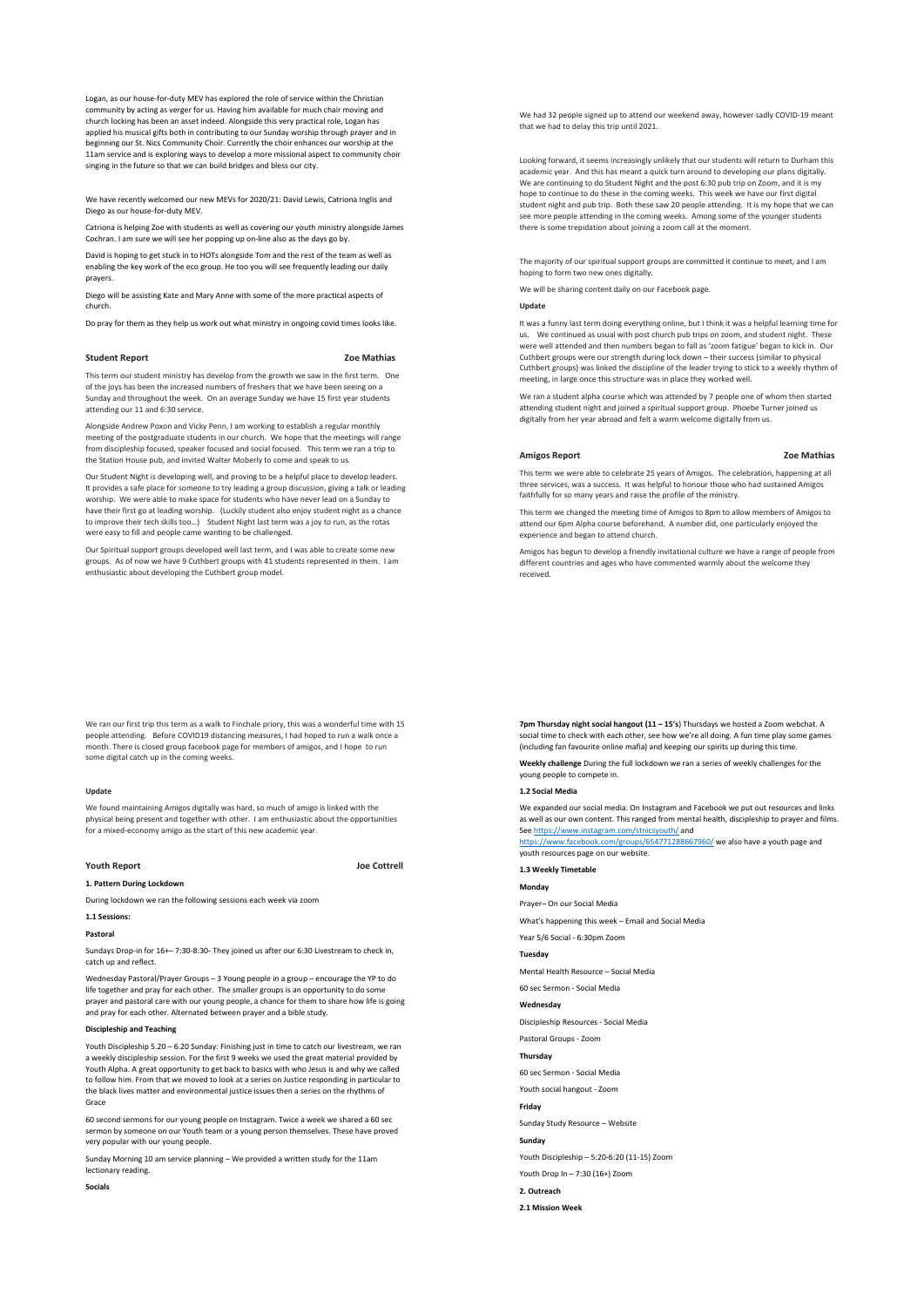During lockdown we ran a mission week.

# Background

Back in February thanks to Kate Swann, we started to have conversations with Sola Ayodeji who is the Academy Course Leader for The Message Trust about hosting a mission week Students join the Academy to spend a year deepening their relationship with God, being challenged, and gaining new experiences and to grow a heart of an Evangelist.

## Outline of Week

The Fearless Mission Week was a joint project by the youth and family's teams of St Nics and The Message Trust. The week was an online mission and discipleship week due to the lockdown restrictions caused by the coronavirus epidemic. Having previously been planned as a physical mission week with the team from the message coming up to Durham. The move to online provided difficulties as well as opportunities. Our ability to directly reach out to those outside of our church circles was greatly reduced but our ability to connect with people outside our local area was much increased. The week was put together in just over two weeks due to the change of circumstances. The message team themselves only had a week before it started to prepare. Our primary aim of the week had been towards missional outreach but shifted to include a strong focus on discipleship as well. This reflected the fact that we had much more contact online with young people already associated with our church and that in terms of advertising it out our main avenues were through existing church and youth networks and organisations. However, we still wanted to keep a missional aspect for the week, so we came up with the following plan.

| <b>MONDAY</b>                             | <b>TUESDAY</b>                                                                               | <b>WENDESDAY</b>                                                                          | <b>THURSDAY</b>                                                                              | <b>FRIDAY</b>                                                                                         |
|-------------------------------------------|----------------------------------------------------------------------------------------------|-------------------------------------------------------------------------------------------|----------------------------------------------------------------------------------------------|-------------------------------------------------------------------------------------------------------|
|                                           | 10-11AM<br><b><i>VEAD S-6 SESSION</i></b><br>ZOOM                                            | 10-114M<br>YEAR 5-6 SESSION<br>ZOOM                                                       | 10-114M<br><b>YEAR 5-6 SESSION</b><br>ZOOM                                                   | 10-114M<br><b>YEAR 5-6 SESSION</b><br>ZOOM                                                            |
|                                           | 114.54<br><b>YEAD 7-10 SESSIONS</b><br><b>RELEASED YOUTURE</b><br><b>FOLLOWED BY ZOOM</b>    | 11.6 M<br><b>VEAD 7-10 SESSIONS</b><br><b>RELEASED YOUTURE</b><br><b>FOLLOWED BY ZOOM</b> | 114.54<br><b>YEAD 7-10 SESSIONS</b><br><b>RELEASED YOUTURE</b><br><b>FOLLOWED BY ZOOM</b>    | <b>TIAM</b><br><b><i>VEAD 7-10 SESSIONS</i></b><br><b>RELEASED YOUTURE</b><br><b>FOLLOWED BY ZOOM</b> |
| 1PM<br><b>TESTIMONY AND</b><br>INTRO VIDS | <b>TPM</b><br><b>60 SEC SERMON</b><br><b>AND RIG</b><br><b>OUESTIONS</b><br><b>INSTAGRAM</b> | <b>1DM</b><br><b>TESTIMONY AND</b><br><b>RIG QUESTIONS</b><br><b>INSTACRAM</b>            | <b>TPM</b><br><b>60 SEC SERMON</b><br><b>AND RIG</b><br><b>OUESTIONS</b><br><b>INSTAGRAM</b> | <b>1PM</b><br><b>TESTIMONY AND</b><br><b>RIG QUESTIONS</b><br><b>INSTACRAM</b>                        |
|                                           | 3:15<br><b>VEAD 11-13 SESSION</b><br><b><i>RELEASED YOUTURE</i></b>                          | 3.15<br><b>VEAD 11-13 SESSION</b><br><b><i>RELEASED YOUTURE</i></b>                       | 3-15<br><b>VEAD 11-13 SESSION</b><br><b><i>RELEASED VOUTURE</i></b>                          | 3-15<br><b>VEAD 11-13 SESSION</b><br><b>RELEASED YOUTURE</b>                                          |
|                                           | 6:45-8:00PM<br><b>VOUTH HANG OUT</b><br><b>YEARS 7-10 ZOOM</b>                               | 6-45-8-00PM<br><b>YOUTH HANG OUT</b><br><b>YEARS 7-10 ZOOM</b>                            | 6:45-8:00PM<br><b>VOUTH HANG OUT</b><br><b>YEARS 7-10 ZOOM</b>                               | 6-45-8-00PM<br><b>YOUTH WORSHIP</b><br><b>EVENING</b><br>ALL AGE<br><b>FACEBOOK LIVE</b>              |
|                                           | 8:15-9:00PM<br><b>VOUTH CHECK IN</b><br><b>YEARS 11-13 ZOOM</b>                              | 8:15-9:00PM<br><b>YOUTH CHECK IN</b><br><b>YEARS 11-13 ZOOM</b>                           | 8:15-9:00PM<br><b>YOUTH CHECK IN</b><br><b>YEARS 11-13 ZOOM</b>                              |                                                                                                       |

We split the week into three age streams years 5-6, years 7-10 and years 11-13 this meant we could target the material and socials to better cater for the different needs and desires of these age groups. Our Youtube and morning Zoom sessions were the discipleship offerings for the week. Our missional elements where the 60 sec sermons and testimonies

network) he said he did not know anyone who was attempting an online mission week with most churches cancelling or postponing there's. The Message team had similar stories saying most teams had been cancelled. We knew we had limited time but felt it important to start to work out how mission might work in a more virtual setting as, it seems likely, this will be our setting for some time. Our internal youth work had successfully transitioned to online, so this seemed the next step. Our outcomes were to explore fearless identity with our young people, both in terms of their own discipleship and mission. To connect with young people outside our church, both those in other churches and those who are not a part of a church. And to raise our social media platforms to be able to share more of the good news of Jesus Christ.

The week did manage to achieve something in all three areas. We had solid engagement from our own young people in our zoom sessions. The Message did a good job teaching and communicating what identity in God looks like and the missional aspects of this. One highlight of the week was the fact that 3 students who we had previously only had contact had contacted was the fact that 3 students who we had previously only had contacted. via the climate strike came to our escape room evening. They had a good time and asked if they could join us for other sessions in the future. Online we had good views on our Instagram video posts, although not great engagement with the big questions. It was good to launch a YouTube channel and this platform is an area to grow as it is one of the most used for young people.

## Review Points

We reviewed the week with the message trust. The message team was very thankful for us providing the opportunity to explore what mission looked like online as most projects had been cancelled. They felt like they could have done with more time to prepare as they only found out a week and a half before starting. Indeed, we only met the whole team the Sunday before the week. We knew coming into this week that if we were planning a future project, we would have a longer run in. However, they enjoyed the week and felt it worked. They reflected that sometimes it is easier to join an online group, less out of comfort zoom if still at home. They also liked how we could bring in people from all over the country and that this could be increased worldwide in the future. It was felt that the three age groups were a good split. The team felt the 60 second sermons and testimonies were a great part of it and allowed a more missional platform. We had already been doing 60 sec sermons but adding in 60 sec testimonies would be a great addiction. There were two difficulties in using zoom first If the young person does not know anyone else, they are nervous about joining and we found some young people who had signed up did not attend because of this. Second, this is all very new, and parents are still nervous about signing up for online activities, so offering both zoom and YouTube allowed them to join for some of the week. This was reflected in the number we had sign up via our online sign up versus number attended.

We reflected that there would be elements of the online week that could be incorporated into a physical mission week. The social media posts would work and having some pre-week zoom sessions so that young people could meet the team might help give people confidence to invite friends to events.

on Instagram (our biggest social media platform) and the Big Questions on there. The socials in the evening were also missional as we were encouraging youth to invite friends and the last missional element was the Friday evening worship service.

The theme of the week was Identity with us concentrating on the idea of fearless identity. This topic was suggested by the message trust as it was the topic they had been working on all year. The team from the message trust provided all the material for the week recording videos and songs for the YouTube and Instagram posts. They sent this across to us which we then edited and released on our platforms (our new YouTube channel, Instagram, and Facebook). We then put together the Big Question posts from questions posed from our Young People and hosted the zoom sessions. The evenings were a combination of games and activities provided by both ourselves and the message.

### **Numbers**

**Sign Ups –** We used the vent function of church suite to do sign ups 38 (not all of our young people signed up via the church suite)

# **Zoom**

**School Years 5-6** (18 throughout the week on Zoom)

13 from St Nics, 2 from Penrith, 2 from Preston, 1 from Durham

**School Years 7-10** (10 throughout the week on Zoom)

9 from St Nics, 1 from Durham – no church named

**School years 11-3** (we saw 10 on Zoom throughout the week)

4 from our Sunday evening group, 3 very fringe of St Nics, 3 from Durham Johnston/Climate strike

### **YouTube**

**School Years 7-10**

Day 1 Video - 38 views, Day 2 Video - 28 views, Day 3 Video - 26 views, Day 4 Video - 22 views

# **School years 11-3**

Day 1 Video - 25 views, Day 2 Video - 14 views, Day 3 Video - 13 views, Day 4 Video - 22 views

### **Instagram**

293 views of videos and 26 likes, 16 comments

#### Achievements and Outcomes

When we started this project, we knew we were attempting something new. Indeed, in a conversation with Andy Milnes before the week (coordinator of the missional youth

The topic of identity worked well. The length of the sessions felt about right (30min YouTube 30mins zoom discussion) and having four days felt enough. Even a full 5-day week might have been too much online. The timing of the sessions was mixed, some of our young people in the 7-10 group did not want to do a morning session, this might be something to review in the future. Again, the pre-week work came up that perhaps finding out from young people what they were looking for from the week before had then giving this to the team to help tailor their content would have helped. We had thought of this already but did not have the time for this week, in the future this would be something we would incorporate.

The timing also contributed to some difficulties during the week the videos were often being recorded the night before the day there were due. This led to very late-night submissions and editing apart from a technical difficulty on the first day we managed to get material out online throughout the week, but it was very close-run thing. On the last day this became a major issue with the Friday evening worship service video being submitted to us well after the time it was due to go out, it also was only half completed with many segments with just audio there wasn't the time to edit even for a late release so we had to cancel it. This was disappointing as it would have been a good end to the week. In future we would want all submissions in the week before to give us time to review, edit and upload everything in plenty of time. However, we did know this coming into the week. All in all, with the newness of it all and the time constraint it was a successful week with grew young people in their faith and spread the good news of Jesus Christ.

# **2.2 Outreach Session**

During lockdown we built on relationships we had developed through work with 16+ young people, mainly through the youth climate strikes and mission week. We held zoom meeting on a Tuesday evening and other times. We ran online escape rooms, youth socials as well as sessions helping them with university applications.

### **Children and families report. Kate Swann**

Many exciting moments have happened in the life of the children and families work in our church over the past 12 months and there are have been many blessings to thank God for. We have seen a steady increase in the number of children and families who have decided to make St Nic's their home and although it is not about the numbers, it is encouraging that we have around 45 children below the age of 16 on a Sunday morning. Which is an increase of about 10 a week from last year. To put this into context, the General Synod report dated February 2020 states "According to the single church returns 38% of these churches have no 0-16's and 68% of them have 5 or fewer 0-16's." As a church we are in the top 6.4% of C of E churches who have 25 or more 0-16's each week. (Link to the full report: https://www.churchofengland.org/sites/default/files/2020-

01/GS%202161%20Children%20and%20Youth%20Ministry%20Full%20with%20Ap 0-%20Final.pdf)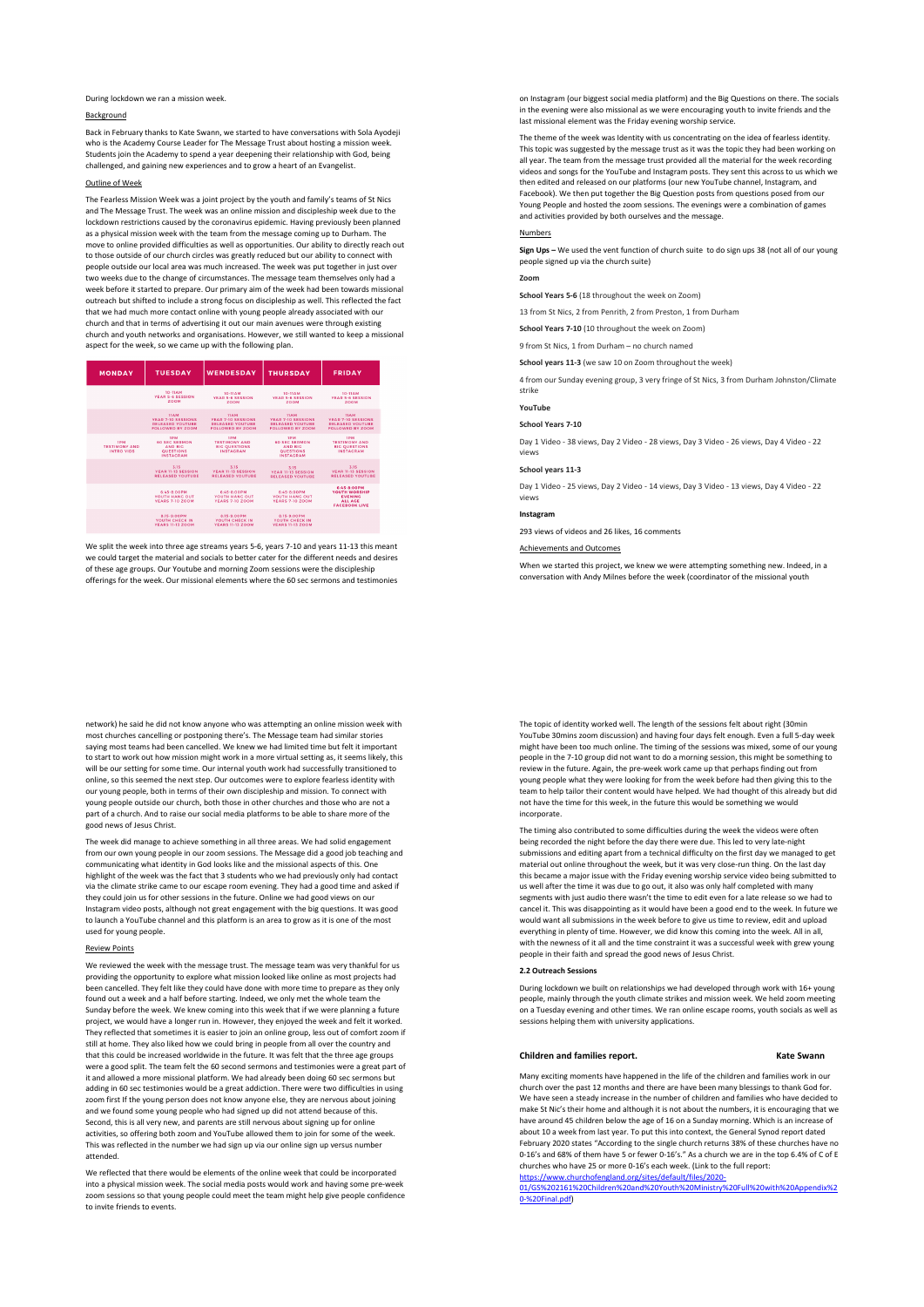# **Sunday Services**

I continue to plan for the following groups on a Sunday morning. We follow the same Bible passages as the rest of the church and I mostly use Urban Saints material to do this. This year saw a change in names for some of our groups. Each group is now named after lights reflecting the verses in Matthew 5: 14-16. Each week we endeavour to disciple each child and help them to be lights for Jesus during the rest of the week.

# **Glo tots** – (previously creche 0-3 year olds)

Glo tots are our smallest group and generally have less than 5 babies and toddlers attending each week. They meet in the chapel but have recently relocated to the lower hall whilst the chapel has been out of use! Glo tots leave the service with the rest of the children and come back in at the end. During their session they play with the toys, listen to a story whilst having a drink and biscuit and then sing some songs. I have recently spent a few session in Glo tots and over the next 12 months I plan to develop and enhance the way in which this group runs.

# **Sparkly Stars** – (3-7 Year olds)

Sparkly stars are our biggest group and will often have about 20 children. The children leave for their group after the children's slot in the service and return during the last song or during the peace if it is communion. During a typical sparkly stars session the children will look at books on the spots and then have a drink and biscuit. They will then do an introduction game for the session and then split into 2 groups, a nursery/ reception group (3-5 Yr olds) and a Key stage 1 group (5-7 Yr olds). In these groups they will look at the Bible passage for the day at a level that is appropriate for their age and then do a prayer activity. When both groups have finished they come back together and the children will have the choice of 4 or 5 activities that they can do to consolidate their learning. This may take the form of a game, structured play or a craft. We gather all the children together at the end and pray for them before their parents come and collect them. The children really enjoy being in each other's company and taking part in the activities and often we have very insightful conversations about God and life!

### **Illuminate** – (previously known as youth church younger 7-11)

This group mostly meet in the lantern room in the town hall. This is a group of 2 halves. There is a large group of 10 year olds and a large group of 7 year olds and only a couple of children outside of this. In total we average around 15 children each Sunday. Their weekly session will typically start with an interactive introduction activity and the all-important drink and biscuit! They will then explore the Bible passage in smaller groups and pray in response to what they have discussed. They will then come back together before heading back to church. Until recently they have also, once a month, joined with the older youth church group to plan for the family service. The illuminate children really enjoyed having the older children to work with and they collaborated well to come up with some creative ideas for the family service. We will continue to ask for the young people's input into the family service but in a different way. I always enjoy my time with this group and it has been lovely

February 2020 saw our 3<sup>rd</sup> annual holiday club. This year our theme was 'On your Marks' looking at Marks gospel using the theme of the Olympics. We converted the church into an Olympic stadium complete with a tunnel, a podium and an Olympic torch. We had over 40 Primary school aged children during the week. There were many highlights from the week from the fellowship of the children who came, to the amazing team and the enthusiasm of the young leaders. But my personal highlight was the joy of seeing some of the children make a personal commitment of faith.

Thank you to everyone who prayed for us and all of the volunteers who helped to make it a massive success. I especially want to thank for the core team – Phil, Sarah, Chloe, Susan, Abi and Miss Replay herself – Jenny. This really could not happen without the help of these lovely people. We are very, very sad to be saying goodbye to Jenny (AKA Shiner/ Captain Off/Miss Replay) She will be greatly missed and we wish the whole Guilder family well, as they move to Lancaster.

### **The 'Raising Faith' Parenting Course.**

Last year I ran our very first parenting course called 'Raising faith.' It is a 6 week DVD course produced by Care for the Family. It investigates ways in which we nurture and help to develop the faith of our children at home. We had 4 families represented on the course and it was lovely to share experiences and pray for each other. All of the families who came found it very beneficial and would highly recommend it to others in the future. I plan to run another course very soon. If you would like more information about the course go to: www.careforthefamily.org.uk/shop/faith-resources/raising-faith-sessions

### **Other Highlights**

There are a few more highlights from last year. Last spring, it was a privilege and joy to work alongside Jo Logon in preparing 2 of our young people for confirmation. The discu session were really fun and the service itself was very special. In the autumn we ran our second light party in the Youth Centre. This takes place on October the 31<sup>st</sup> as an alternative to Halloween. We had about 25 Primary school aged children, some of whom came because they had come to last year's holiday club. And last November I spent 3 days with other children's workers from across the country at the New Wine Kids Leaders conference. I found this to be a great time of fellowship, teaching and worship and it was great to talk to others who do my job in churches of similar sizes.

On a personal note, I would like to say thank you for all of your prayers, support and encouraging words. It is a privilege and a joy to serve God, in this way, at this particular time. Please continue to pray for us as a family and for my work over the next 12 months, especially as I begin to look at how, as a church, we can develop multigenerational opportunities.

# **Update**

**Sunday resources**

to see their faith and personalities develop over the past 12 months. As an illuminate team we have worked hard to make these sessions engaging and to provide opportunities for the children to reflect on their own faith and although there are always ways in which we can improve, I feel that we have a good routine and solid foundation to build on.

I think it is highly appropriate to pause at this point and say a massive thank you to all of the people who volunteer in these groups on a Sunday. Each Sunday we require at least 11 volunteers and in total we have over 25 adults who regularly give up their time to serve in this way. They are all fantastic people. The love and the care they provide for the children of our church is exceptional and I am truly grateful for everything they have done and will continue to do. However, we are always have space on our teams for more volunteers!

# **The 4pm family service**

The 4pm service has continued to be a hit with the children and families within our church community and has gone from strength to strength. The service is a more informal service which takes place on the first Sunday of every month. It involves a mixture of modern worship songs and action songs, interactive prayer activities and Bible stories. Each month the service gives opportunities for young people to get involved and a favourite and regular feature has become 'Big Chair, Little Chair' where a member of the congregation is interviewed by a young person. The young person gets to sit on a big chair and the adult, a little one! Another highlight has been the food after the service. Our fantastic team of cooks made up of Paul and Helen Sewell, Chris Stokes, Chris Everett and Mary Anne have each month cooked lovely hot meals for over 60 people. and when we thought they could not possibly get any better, they then produced an amazing Christmas dinner after our Christingle service and feed over 120 people! - What a team! They, and the secret team of 'cake fairies', the 'washer uppers' and 'put awayers' have done an amazing job every month and we are all truly grateful for their work.

This service took a change of direction at the start of 2020. Myself, the staff and the family service planning team felt that the service had become very successful but it was a shame that it was not really being shared with the wider St Nic's congregation and that maybe, the whole church, multigenerational dimension, was missing from the service. It was also becoming apparent that this service involved a lot of manpower and extra resources which was a big ask for a 4<sup>th</sup> service on a Sunday. So we decided to move it to the 11am slot on the first Sunday of every month, keeping to mostly the same format, including having food afterwards. At the time of writing we have now had 3 family services at 11am and they have been a triumph! The numbers have doubled, the children still enjoy it, and different generations attend and enjoy it too! Which has led to a greater whole church family feel. I have particularly enjoyed watching different people come together over the 'bring and share' meals afterwards. I would like to thank everyone who has helped with the family service over the past 12 months and with this transition. I would especially like to mention Matt Guilder, who as part of his placement with us has worked hard on planning and delivering the family service and has created a format that we can move forward with.

**Holiday club**

Each week I produce resources for families to do at home which follow the same Bible passage as the 11am Service. Most of the material I use comes from 'roots on the web' which produce lectionary based resources for all ages. The weekly resources are posted on the children and families website page along with our new monthly Memory verse and photos that the families have sent of their wonderful creations. For more information please visit https://www.stnics.org.uk/children-families

### **Pyjama church**

On a Sunday At 9:15, my laptop comes alive as I meet with some of our families over zoom for pyjama church! This is a time for the families to come together as I led them through this week's resources. We have energetic times of worship, games run by some of our older children, interactive story time, time for reflective prayer and a crafts segment, also produced by one of our Year 6 children. Recently I have also added a weekly challenge based on the theme of the week. The feedback from parents has been very positive and it has also helped new families to settle into our church even through this strange time. I have found this time together a real blessing and I would particularly like to thank Chris Taylor who has done the tech for me each week as well as thanking all of the wonderful faithful families who have supported this over the past few months. I imagine that pyjama church will continue over the coming months until we are in a situation where we can safely bring the children back to a Sunday school setting.

### **Year 5 and 6 Zoom**

We are very blessed as a church to have a large group of children who are in their final year of primary school. We felt that they need something more than the rest of the children as they transition into being 'youth'! So Myself and the Youth Missioners have met with this group once a week on zoom for faith, fun, fellowship. We have looked at a range of topics from self image through to fear and peace in a time of change. The young people (I get told off for calling them children!) and their parents have greatly appreciated the opportunity to meet this way. We are currently looking into how we can continue this group in person, when it is safe to do so.

### **Raising Faith**

From June through to July I ran our second Raising faith course. We had 5 families participating through zoom and they all found the course very inspiring and encouraging especially during this strange time. The joy of running the course online was that more parents were able to attend as there was less need for babysitters. It also opened up the possibility of people from other churches joining us. We even had a lovely lady from London join us, who had heard about the course from a friend who had completed it at St Nics last year!

For me, running this course has become even more important during lockdown. Recently the Church of England have released a new initiative called 'Growing faith' Research they have conducted shows that a children's faith is strengthened and developed through strong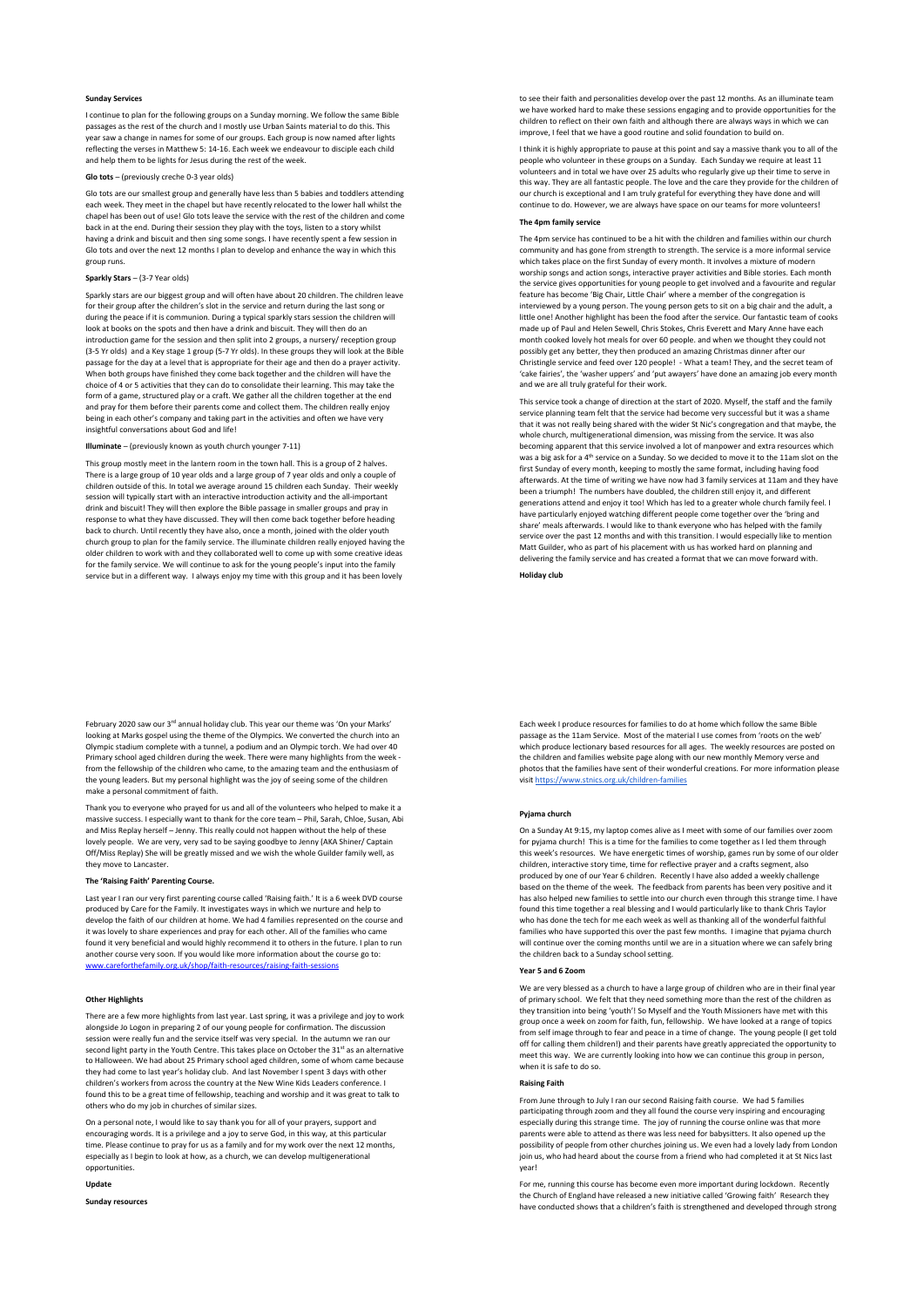links between school, church and home with all 3 of these having an equally important part to play. This course offers so many suggestions on how to grow faith at home and provides an opportunity for parents to meet together and discuss ideas surrounding this.

## **Facebook**

The St Nics families facebook page continues to be an informal way I use to keep in contact with our families. Through this page I share new resources with them and they can share resources and offer support to each other.

# **Tiddlywinks Kate Swann**

Tiddlywinks is our Baby and Toddler group which meets at 9:30am on a Wednesday in the Youth Centre. We have a strong core of regular mums, nannies and grandparents who attend with their adorable children and we have about 36 families on our books.

I spent the first half of 2019 keeping to the original tiddlywinks format but during this time I also talked to the team, parents and the diocesan children's advisor to access ways in which we could improve the tiddlywinks experience for all and how to make the link to church greater.

I spent the summer holidays sorting and cleaning toys with the help of my children! And by mid-September we were ready to relaunch! The new format is a little bit more structured. Beginning with play time with a designated baby area and a space to do crafts, a designated snack time around the table, followed by a Bible story and singing time. This new format has been very well received by all who regularly attend.

Over the past year I have really enjoyed time socialising with the parents and children. We had an adult's only meal out at the end of the summer term, which was a massive success and we continued to meet during the summer holidays in various parks in county Durham. The parents really appreciated this as it is a long time to be apart, especially if you are not yet in the school holiday routine

I would like to say thank you to the wonderful volunteers who enable this ministry to happen: Sarah, Laura, Diane, Bev, Alison, Elizabeth and Carol. We could really do with a few more volunteers to help on a once a month basis. We are not only looking for people to help in the kitchen but also for people to come and talk to the grown-ups and the children who attend. Please pray about this and if it is something you would like to be involved in, please let me know.

Please continue to pray for this ministry as we look for ways of moving forward and for opportunities to speak about and share God's love to the parents, carers and children.

relation to children, young people and vulnerable adults has a role to play in promoting a safer church and this is underpinned by two fundamentals.

Firstly, anyone who has direct contact with or responsibility for the above groups is required to hold an acceptable Disclosure and Barring Scheme (DBS) certificate which must be renewed every five years. The need for DBS checks was extended by the Diocesan Safeguarding Policy 2019 which required further applications. After some initial teething troubles around Diocesan definitions, Kate Dawson, Operations Manager and DBS verifier, and I have now developed a single, central register of DBS checks which allows us to see both new volunteers and upcoming renewals. We currently have 78 certificated people in the congregation and are awaiting 16 renewals or replies from the accreditation company.

Secondly, robust, good quality training which helps both the understanding of practice guidance and procedures and, more importantly, deepens our understanding and respect for the most vulnerable. At the time of writing, St Nic's has 83 staff and volunteers accredited at the appropriate level in safeguarding via the Church of England's online training. If you haven't done so yet, I would urge you to access the modular training at 'Awareness' level at https://safeguardingtraining.cofeportal.org/ and send me a copy of your certificate. Staff and volunteers have also undertaken further in-house training such as on the Volunteer Evening and before Holiday Club.

Keeping a detailed record training and providing a reminder system will be an ongoing task.

Alongside the above, a further priority was the implementation of requirements for volunteering within the Church of England. As well as DBS and training, all new volunteers working with children are expected to sign a Confidential Declaration and to have a Volunteer Agreement. With Kate Swann, these have been compiled and processed along with job descriptions and risk assessments for activities. We have also updated the Volunteer Handbook to include safeguarding guidance around Acceptable Touch, adult/child ratios, anti-bullying and online safety.

A review of the Safer Recruitment of staff to St. Nic's is on-hold as we await the report from the ongoing Church of England Review of recruitment procedures.

The position of our church on the Market Place means that we welcome many visitors, a tiny minority of whom may pose a problem for our congregation. Together with the Welcome Teams and Churchwardens, a protocol for the management of risk posed by vas drawn up in October 2019

There have been a number of issues around behaviour management, dealt with under Safeguarding Policy, which will be reported more fully at the APCM in April 2021.

### Plans for the coming year?

As mentioned above, once the Church of England provides its findings, we will need to review our own recruitment procedures in the light of that report.

We need to consider safeguarding within church groups working with vulnerable adults and also to look at Lone Working guidance.

## **Messy Events**

During the past 12 months we have had 2 messy events, Messy Easter and Messy Christmas. Both were well attended by families in our church and some who are on the fringes.

Lots of sticking, gluing and eating took place at both events and there was opportunity fo worship and chance to hear and respond to Bible stories.

Thank you to Sarah Heslop who has been instrumental in the running of these events and for all of the other volunteers who helped to make the event a success, including those that helped to put the church back together again - We really appreciate all that you do.

### **Safeguarding Report Anne Lipscombe**

## Who is the new Parish Safeguarding Officer?

My name is Ann Lipscombe and I was privileged to be asked to take on the role of Parish Safeguarding Officer in August 2019. 'Privileged' and 'safeguarding' may not be words you associate readily but I have worked in safeguarding in schools since its inception and it is a passion. Having retired from the role of Deputy Headteacher and Designated Safeguarding Officer in a secondary Academy Trust of six schools in County Durham, I was very pleased to be able to continue to make use of my knowledge and skills on behalf of St. Nic's Church.

I was also delighted that Kate Swann agreed to be the Children's Advocate alongside me to represent our children and offer advice and support to them in safeguarding, as she does so admirably elsewhere in her role.

#### is Safeguarding?

In its simplest form, Safeguarding is a term used to describe measures to protect children or vulnerable adults so that they live free from abuse, harm and neglect and are empowered to live full and happy lives. These measures include numerous legal, moral and spiritual obligations for the Church as determined by both government and the Church's National Safeguarding Team.

The PCC of St. Nic's takes very seriously the requirement to safeguard all those who attend services and activities organised by the church. We welcome many and we must welcome them safely.

## What has been hannening?

In September 2019, on behalf of the PCC, I undertook an audit of policies and procedures which then formed the basis of an action plan with identified priorities.

All necessary policies and policy statements had been adopted during the summer of 2019 therefore the priority was to ensure that correct procedures were in place for the safe recruitment of staff and volunteers. Everyone who participates in the life of the Church in

As a church, we also need to formulate our response to the Church of England's commitments on Domestic Abuse.

*The PCC has complied this year with the duty under section 5 of the Safeguarding and Clergy Discipline Measure 2016, that is, the duty to have due regard to the House of Bishops' guidance on safeguarding children and young adults.*

## **Eco Group Report Contract Contract Contract Contract Contract Contract Contract Contract Contract Contract Contract Contract Contract Contract Contract Contract Contract Contract Contract Contract Contract Contract Contra**

Summary of our activity over the year:

- We have established a Web page on the St Nics website entitled 'Environmental Issues'
- We have ensured ring fenced Green Fund as part of the church's bank account which is for donations to support Environmentally linked spending. One intention for this was for people to offset their carbon airmiles, and donate this to the fund.
- We set up a carbon footprint calculator for members of the congregation to use for their own benefit. This hasn't as yet been widely taken up
- We took part in the ministry showcasing event held last year
- We support the PCC with help and advice on environmental and green issues particularly with regard to energy use and churchyard management; looking to get a quote to replace the lights with LED bulbs which could produce a significant electricity cost saving for the church.
- We Planted 3 Hazel trees in the corner of the youth centre garden in conjunction with the childrens' team as part of the Woodland Trust plant a tree day at the end of November.
- We supported the Young people's climate strikes in the market place helping to man a hot drinks stall
- We wrote a group study guide for the Justice strand of Rhythms of Grace of the Community of St Cuthbert on climate justice.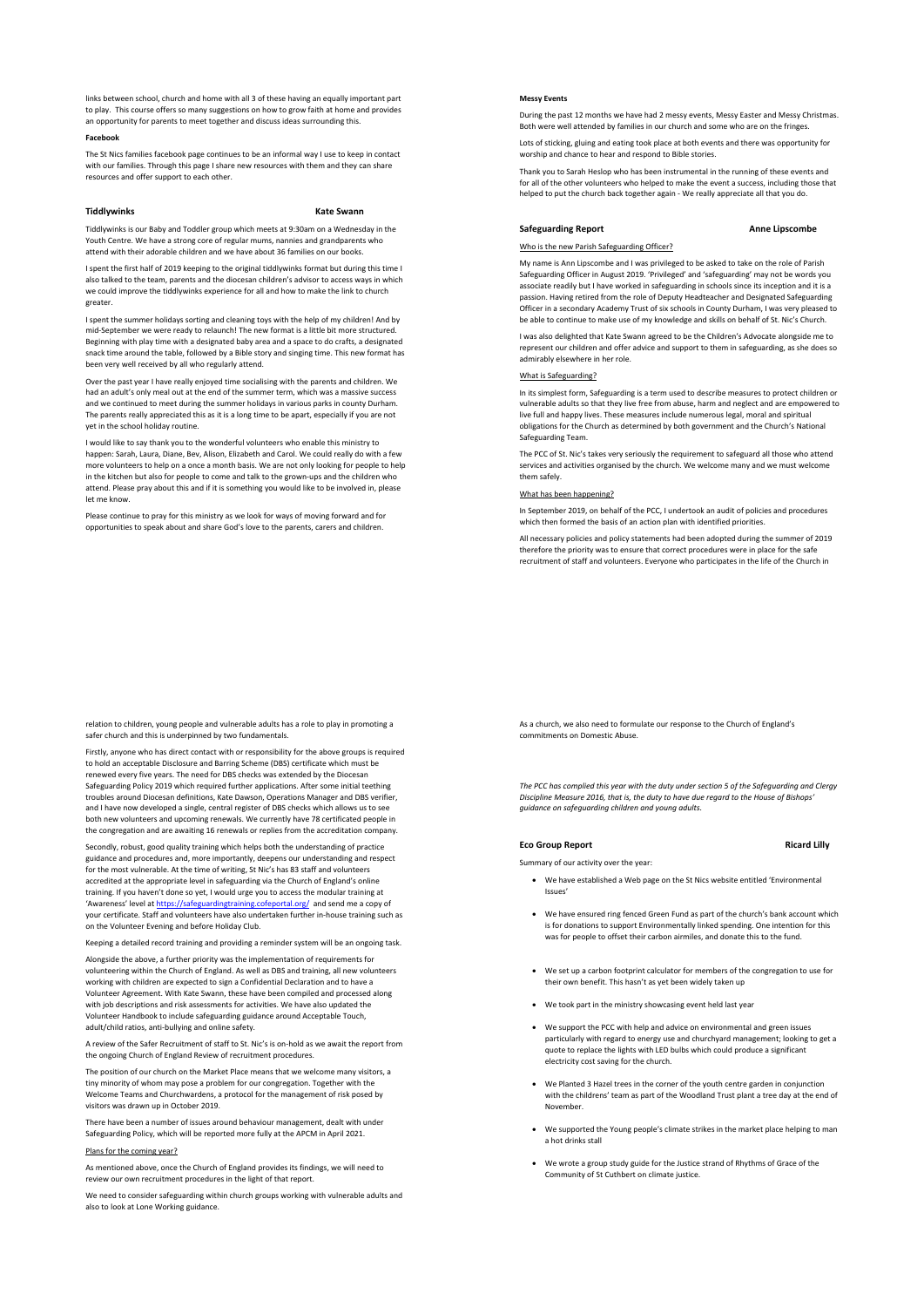- Meetings took place every 2-3 months until lockdown, then we stopped and resumed in July with monthly zoom meetings which have been shorter and more focussed. These have worked very well
- We Are producing a Regular monthly newsletter which is sent out with the church newsletter and going to be archived on the church website. Currently the group has read the book "*the future we choose*" by Christiana Figueres and Tom Rivett-Carnac and is summarising the book chapter by chapter on the actions that individuals can take to combat climate change. We recommend that everyone should read this.
- We are looking to engage more with the congregation regarding climate change issues over the coming few months
- Anyone wishing to be a part of this group please contact Richard Lilly richardlilly@btinternet.com

# Gateway World Shop **Hazel Dobson**

Gateway's enthusiastic members of staff Hazel, Ruth, Claire, Judith, Heather and Mike and its dedicated directors Colin, Phil and Sarah have worked really hard over the last year in what was a most difficult time for shops of all descriptions.

Many of our congregation may not know much about the shop and we are often asked by new members to explain about Fair Trade and what we do, and most are really surprised at just how long we have been doing it. Started in 1979 as **The Saturday Shop**, it became **Gateway Crafts Ltd**, and then later adopted the trading name **Gateway World Shop** and the strapline – trading for justice. The location of the shop, with doors into the church but also outside to the Market Place, fits with the vision of St Nic's as a place that is open to the world.

We are a shop with a difference, as we don't buy our products from an open market and we care deeply about the people who actually produce our crafts and food products.

The majority of our suppliers are members, along with us, of **BAFTS** (British Association for Fair Trade Shops and Suppliers) which is the Fair Trade Network UK for **WFTO** (World Fair Trade Organisation). It was a member of Gateway who started BAFTS way back in 1995 and other staff and directors have played an active part in its continuation. Hazel was a board member for 6 years until May 2019 and has attended many meetings and Fair Trade conferences, encouraging others to become members and enjoy the benefits of being a national community of likeminded people.

The Trustees of Gateway Development Trust are Colin Cuthill, Phil Holmes, Sarah Chandler and Hazel Dobson, together with a number of other supporters who are eligible to vote at AGM's.

# **Durham Deanery Synod report Angus Goudie**

Durham Deanery met three times in the 2019.

St Nic's has had four representatives on Synod: Lorraine Longthorne, Alex Marklew, Helen Lewis and Jeanne Daniels. Helen moved mid-2019. Many thanks for her long and dedicated service as Deanery Secretary. Thanks also to Jeanne who stood down in the Autumn 2019 and the others whose terms have now come to an end. After many years the Deanery plan was completed including the difficult task of rearranging

the structure of ordained ministry in the Deanery to reduce the number of stipendiary (paid) clergy from 11 to 9. The new organisation was agreed with the clergy at a day away in Brancepeth in May, and the plan was submitted to the Bishops council, and accepted in the autumn of 2019.

2 clergy have recently moved so we have achieved the target of 9, although supplement by other clergy: self-supporting, retired, university etc.

8 of the clergy are working in groups of 2, each group covering several parishes and allowing greater mutual support. St Nic's is not linked to other parishes as we have a larger team and additional ministry with local colleges through the 'discipling-church' plans.

We have had reports on vocations, discipleship and giving as well as opportunities to share our experience and hopes for the church; also updates on the latest decisions by General Synod including a challenging task to make our churches carbon-neutral by 2030.

The working groups on Growth, Poverty and Children reported and there workshops on Poverty and Children. The Growth group needs to be re-formed and all the groups will be relaunched after the Deanery Synod elections in APCMs later in 2020). Ideally all churches should be represented on each of the groups to allow a dynamic link between Deanery and PCC regarding parish priorities and vision. This should allow work at deanery level to share best practice, encourage and facilitate work in our parishes.

Membership of the groups will extend beyond elected deanery members with others being co-opted.

If you are keen to be involved in any of the groups please can you consider standing as a parish Deanery rep or make yourself known to the PCC after the elections.

Later in 2020 the new Deanery Synod will also elect lay members of General Synod for the next 5 years, an important election for the future of the Church of England.

The trading relationship between these Fair Trade suppliers and the producers of the crafts and foods they import can make a huge difference to the daily lives of many of the poorest people in the world. By paying fairly for the products, and working with them on such things as design, these people can then work their own way out of poverty and build thriving families and communities. So the annual turnover of Gateway is the most important part of our work, buying from these suppliers and therefore creating a sustainable chain of trade where it is most needed.

There are also some fair traders who, in no small way, also actively support anti-trafficking and anti-slavery projects, raising funds and giving from their profits.

Many of our craft products also have excellent ECO credentials such as beautiful recycled aluminium, jute shopping bags, bamboo socks and recently backpacks and shoppers made from recycled plastic bottles. Fair Trade crafts in general are handmade and shipped not flown, and the producers follow the 10 Principles of Fair Trade, including looking after the environment in which they live, work and get their raw materials from.

Gateway is also a member of **CCSA** (Cathedral and Church Shops Association) so we buy some of our products such as Easter and Christmas cards from our Christian company suppliers. They all also follow ethical paths to trade and you may recognise among them such companies as The Leprosy Mission, Compassion and Roman Inc.

Locally we are a member of Durham BID, networking within our city community and taking part where appropriate. We have been Independent Shop of the Year and 3 times Durham in Bloom Best Dressed Window (Using Your Own Products). It does take a bit of extra effort but it gets St Nic's recognition for caring about all people everywhere. Everyone on the Gateway team is privileged to be part of a ministry of St Nic's.

# **Gateway Development Trust Ltd Hazel Dobson**

In 1992 the Charities Commission decided that charities and trading companies should be separated, so Gateway split into the two organizations that exist today – **Gateway Crafts Ltd** and **Gateway Development Trust Ltd**. So the Trust owns the shares in the trading company, and the trading company donates to the Trust when it can. The Trust then uses this money to grant aid charitable organizations in the developing world, the majority of which will have a direct link with the shop through a supplier, such as Traidcraft. Over the years we have supported many projects which we know have made a huge difference to the lives of our brothers and sisters across the world who, without the Fair Trade movement, would not survive.

### **Prayer Ministry Report Claire Elwood**

Prayer Ministry has long been a part of our Sunday services and there are some long serving, dedicated volunteers who serve our congregation in this way. This past year has seen some change. We have held two training sessions to enable new people to join the existing teams and to offer a refresher to any team members who wanted it. These have been well attended and our teams for 11am and 6.30pm have received a welcome boost in participants.

I would like to express my gratitude to Chris and Ruth Stokes for their years of commitment to overseeing this ministry. Jeff and Angie Hattan have ably stepped into their shoes to over see the 11am team. David Lewis and Tom Musson oversee the 6.30pm team. Hopefully this year will see the development of a team for the 9am.

People who are new to the teams are paired with more experienced pray-ers and it is exciting to see people grow in faith as they learn to stand with people in prayer.

My grateful thanks to everyone who contributes their time, compassion and sensitive listening to this privileged ministry.

# **Update**

Whilst prayer ministry is offered remotely at the end of online services, we cannot under current restrictions offer it as part of our services within the building. However, thanks to the sterling work of Mary Anne, our congregation receives regular phone calls and offers of prayer so we know that prayer continues and that thankfully, restrictions are no barrier to the work of the Holy Spirit. So we pray on!

### **International Mission Report Communisties of Marc Ghosh**

Supporting the spread of the Gospel around the world has long been an important part of our

ministry at St. Nicholas Church. We offer support in prayer and financially. The PCC makes regular donations to the mission agencies supported by St. Nics, details of which are in the Annual Financial Report.

A prayer meeting for our mission projects is held each month when anyone interested is invited to join us in praying for our mission partners. Occasionally members of St Nics take part in short term mission projects abroad. Anyone doing so is invited to inform IMC so that we can pray for them at the monthly prayer meeting.

These are the projects and mission agencies we support at St Nics:- **LATVIA BIBLICAL CENTRE**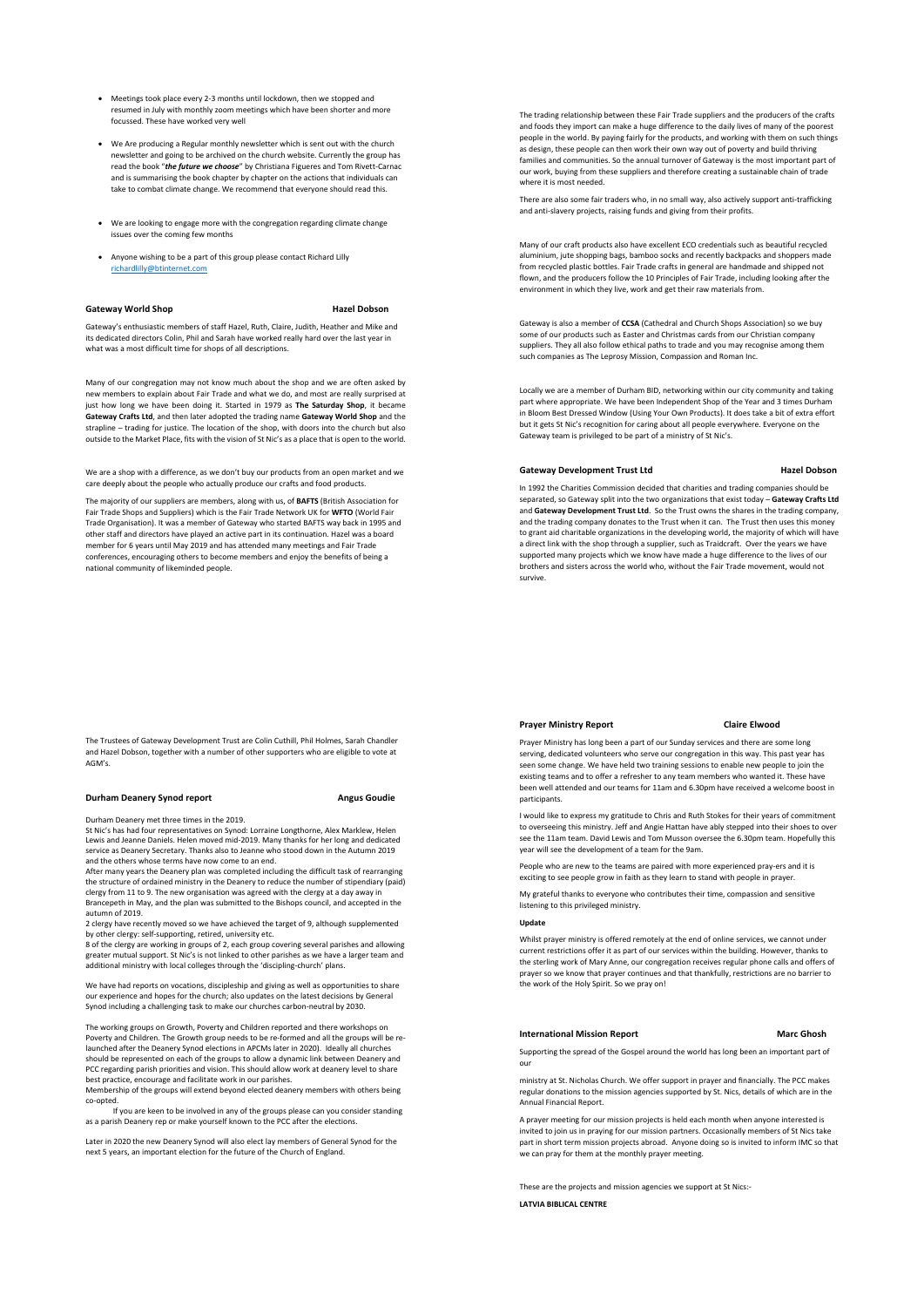Founded on February 6th 1992 as Riga International Bible Institute; Latvia Biblical Centre (LBC) is led by Victor and Esther Petrenko who belonged to St Nics between 1996 and 2006 while each was studying for a PhD at Durham University. LBC exists to train Latvian Christian leaders, both lay and ordained. During the Soviet era Christianity was strongly opposed by the authorities and no training was available for Christian leaders. After the fall of communism freedom of religion was established but the church was very weak and the leaders had little knowledge of the Bible. LBC has contributed significantly to Biblical teaching in Latvia for the last 25 years.

LBC is now spreading beyond Riga, with courses held in poorer parts of Latvia enabling those who cannot afford to travel to Riga to take part in training in their own town.

A few years ago a derelict building was given to LBC and by God's provision over one million Euros was provided in answer to prayer in order to renovate the building. Named after the nineteenth century Latvian evangelist William Fetler, the building is now complete and serving as a Christian centre containing LBC and offices for other Christian organisations.

# **CMS – Church Mission Society**

*A community of people in mission who want the world to know Jesus.*

LATIN AMERICA

St Nics supports Bible translation in two South American languages. This is about giving people the best resource for knowing God—in a language that speaks to their minds and hearts. Michael Browne, in Argentina, is translating the Bible into the Toba language and Tim Curtis, in Paraguay, has translated the Bible into Enxet and is now building the church in the Chaco region.

The Toba New Testament is already available and Michael is now working, with a team of translators, on the Old Testament. Finding the right Toba word which describes accurately what the Bible is saying is often very difficult and Michael is constantly checking texts. Michael visited St Nics in January 2019.

Over thirty years Tim Curtis has overseen the translation of the whole Bible into Enxet. The Bibles have now been printed. However, it does not stop there and Tim is now engaged in discipleship building. Many of the Enxet people are illiterate so Tim is organising the distribution of "proclaimers", each proclaimer holds a recording of the Bible and is capable of playing the recording at high volume to a large number of people.Tim has also started to translate Bible study notes into Enxet to help those who can read come closer to Christ.

# **AFRICA -RWANDA**

Manasseh Tuyizere is Diocesan Administrator for the Diocese of Kigale in Rwanda, a country with deep tribal divisions and a history of violence and genocide. The church is playing a<br>with deep tribal divisions and a history of violence and genocide. The church is playing a leading role in developing a more stable and united society. The key to Rwanda's future is its

### **Alpha Report Claire Elwood**

Alpha comes but once a year and this January was no exception. We have had a good number of guests exploring the fundamentals of faith and what it means to be part of a Christian community through sharing meals together, video and discussion. It has been a privilege and a joy to watch our guests grow in understanding and witness to the changes they can see in themselves as they draw closer to Jesus. Most have been attending Sunday services and have progressed into Spiritual Support Groups thus enabling themselves to grow further as disciples of Christ. We have appreciated the prayers of the church so much as we have progressed through the course, thank you.

Many hands make light work and so my enormous thanks to our ordinand, David Lucas and our incredible team of group leaders, plus all our wonderful bakers who have provided us with dessert each week. A special thank you must go to Diane Armstrong who kicked us off with an amazing menu on the first week. And last but not least, my thanks to Steven, for his help in the kitchen each week with the washing up.

It would be so good to offer Alpha more than once a year. If you would like to be involved with this fantastic ministry in the future then please be in touch with me.

Who could have foreseen that Covid 19 would give us the ideal opportunity to run Alpha once more this year, this time on-line?! What a joy to run Alpha again! The A Team this time comprised David Lucas, Phil and Sarah Alsop, Ann Lipscombe and Sam Chapman and our change in circumstances made for a change in format. As the meal was gone, we looked for a different way to share fellowship together. Each member of the team told their faith story after the discussion and we had a few guest speakers also. We found invitations were taken up with more ease as guests joined us from their homes, whether that was locally, the West Midlands or France! Most of our guests have progressed into Spiritual Support Groups. For them, hearing the myriad of ways people are called into faith by Christ has been a highlight of each week; they have also been keen watchers of the faith story section on our ch website. Thank you once again for all your prayers; please remember them as they continue their discipleship journey with us.

# **Recovery Group Tim and Fay Biddlecombe**

The St. Nic's Recovery Group core purpose is to support and mentor people in recovery from alcohol and drug addiction.

This ministry encompasses a range of activities to support people in recovery but this year we have seen an increasing need to support their family and friends too. This can be offering a listening ear but also signposting them to support services that will help their loved ones. In June last year, we hosted an event at St. Nic's for the family, friends and

young people who make up a large proportion of the population; over 60% of the population are under 25 years old. Manasseh is developing programmes to reach out to the young people of Rwanda.

Manasseh's wife, Catrin, is working with the Diocesan Education Department helping to develop early years education.

#### **AFRICA-UGANDA**

The Bungokho Rural Development Centre (BRDC) centre, which is led by Davis Mananna, is a Church Army Africa project within the Diocese of Mbale in the east of Uganda. BRDC combines training in practical job related skills with Christian growth and evangelism. The centre serves some of the poorest people in Uganda.

# **THE BIBLE SOCIETY**

*The Bible is more than a book; it is full of human stories — of love, greed, joy, loss and passion. It's vital to our culture. It's part of the answer to the world's needs. It's cherished by billions of people around the world. It's more than a book.*

The work of The Bible Society extends beyond distributing the Bible as a book. They have an extensive multi-media department producing films, Scripture portions and magazines portraying Bible stories.The Bible Society presents the Bible in formats suitable for all, .<br>including those with physical and learning disabilities. In recent years The Bible Society has launched the "Open the Book" project which operates throughout the World. Volunteers go into primary schools to introduce children to The Bible using drama and other creative means to bring the Bible to life. Some members of St Nics are involved in "Open the Book".

## **MISSION AVIATION FELLOWSHIP**

Fiona Stevenson was a member of St Nics for five years before the Lord called her to join Mission Aviation Fellowship as a Finance Manager. In 2018 Fiona became the Finance Manager in Papua New Guinea, a mountainous country where there are many isolated tribal communities. MAF is a lifeline both spiritually and physically for people living in remote areas. Doctors, Teachers and Missionaries are flown in to assist people who live in poverty and in fear of witchcraft.

In Papua New-Guinea MAF conducts around 500 medevacs a year, distributes 4,000 Bibles, and carries 1.5 million tonnes of freight (building material, food, and school supplies).

## **THE STAMP BOX**

There is a box for used stamps near the chapel. These are donated to Leprosy Mission who sell the stamps to raise funds.

colleagues who are supporting people in addiction. In our presentations, Tim outlined what addiction is and what it looked like. Some of our Recovery Group shared their story of addiction and Fay talked about what it is like to live with someone in addiction. Feedback from those attending the event was very positive, especially about those sharing their stories. We also invited over a dozen support agencies to the event who outlined the support they offer to those in addiction and their families. There was a real buzz as people talked to the agencies represented and collected information and contacts on the support that they could provide.

Over the year there has been a change in how we run our regular group meetings. We decided to provide a more faith-focussed home-based group for our core members, which has proved effective and we have been studying 'The Lord's Prayer' during these sessions.

In the summer, members of our Recovery Group joined with PadB based in Chester-le-Street, who also work with people in recovery, for a charity walk along St. Oswald's Way – this year the theme was Vikings and Monks which was quite a sight along the narrow paths of Northumberland! Again, our friends, family and members of St. Nic's were very generous and we raised more funds to support this ministry in St. Nic's.

We continue to provide support to the wider recovery community in a more 'reactive' way and have continued to provide furniture and household goods as appropriate. As the recovery journey is a series of ups and down for many in our community, we still find it necessary to provide an emergency response at times whether this is a food voucher, travel expenses, phone card or even court fees! We have also had the privilege of offering specialist therapeutic counselling to specific members of our group which has proved invaluable and a real turning point for some who have been struggling with their addiction for prolonged periods of time.

It has been another busy year and Tim and Fay would like to thank the Recovery Group support group for their continued prayer, support, and advice – thank you Dick, Chris, Janet, Arun, Chris and Paul! Dick will be stepping down from his role as Chair of our support group soon and we would like to take this opportunity to publicly thank him for believing in us when we began this work, his on-going passion for this ministry and his wise counsel for us over the years!

## **Pastoral Work at St Nic's Philip Brooks**

During the last year Claire Elwood and Mary Anne Freer have joined the Pastoral Team in offering pastoral support at St Nic's. Mary Anne's considerable pastoral skills are being enhanced through participating in the Diocesan sponsored Lindisfarne Pastoral Ministry Course.

At the end of December 2019 Alsion Swarbick and Susan Hill decided not to renew their formal participation in the Pastoral Team, though their caring nature will continue to be a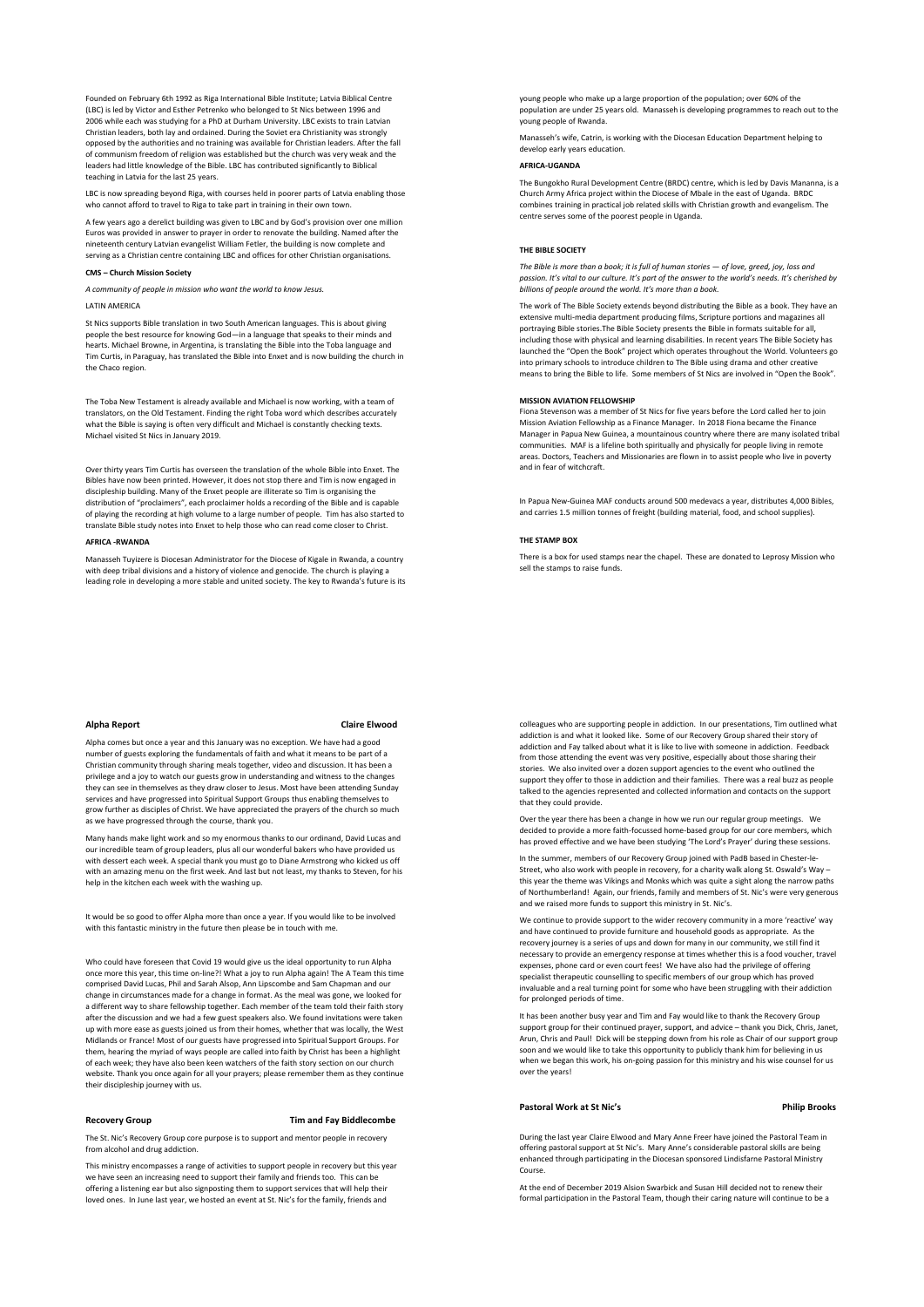blessing to St Nics. A great big thank you is appropriate to Alison and Susan for all the dedicated work that they have done over these last five years.

Rather than meeting monthly for a meeting, Arun, Claire, Mary Anne and Philip now communicate regularly about visits and needs through a WhatsApp group. This enables speedier communication and avoids unnecessary duplication of visits.

The group is contributing to the preparations for Pastoral Care during the Coronavirus Pandemic.

"Well Prepared" is a discussion based course from Oxford Diocese that we have been using each Monday of Lent to help us think about death and dying. Practical topics such as will making have been intertwined with wider discussion about legacy of memory and what we choose to leave behind. All of those who have attended have appreciated the space to explore a topic we all struggle to talk about but nonetheless need to be prepared for.

The Pastoral Team aim to offer support where it is needed when people are ill, bereaved or in other type of need. It is always a privilege to walk alongside people in a time of need and to pray with them and for them. We recognize that much of the pastoral support in St Nic's goes on in small groups or between members of the congregation but if you know of a need that isn't being met or you think the pastoral team should be aware of a situation please get in touch.

Philip can be contacted via the link on the newsletter.

# **Small Groups Report Claire Elwood**

A year ago, Arun and I visited many of the existing small groups with a view to communicating the vision of the Community of St. Cuthbert and the role of Spiritual Support Groups within that. A few groups embraced the vision and concept and have worked with our Rhythms of Grace to restructure their groups along the lines of SSGs. Some groups were less keen and have continued to meet as usual, providing fellowship, support and bible study to their groups. Zoe led the fuller development of SSGs within our student community which, on the whole, has been very successful. Our MEVs, Chloe and Tom, helped produce resource materials for the use of SSGs and small groups based on our five rhythms of study, prayer, justice, hospitality and evangelism; material was provided by a number of staff and congregational members.

Then Covid 19 put us into lockdown. This led to a greater pastoral input from an everincreasing team of callers and practical helpers, ably led by Mary Anne Freer. A few groups have managed since some lifting of restrictions to meet in gardens over the summer months or have rapidly gained skills in meeting online via Zoom.

Over the summer months, both the arrival of new people to Durham and the moving away of others has presented us with the happy challenge of too few leaders for the number

#### **Women's Groups Caroline Boardman**

It was about 33 years ago that Louise McGowan, wife of the then curate at St Nic's (Alistair McGowan), opened her home on Providence Row to women in Durham to get together during the daytime for Christian fellowship. Women from a variety of churches (and countries), often accompanied by babies and pre-school children, met each week for Bible study and prayer. Since that time the group moved further down Providence Row, grew and multiplied, said farewell to many and welcomed more, and continues to meet regularly today with members coming from St Nic's, but also from other churches within the city.

At present we have 27 members, across three groups. All groups aim to provide a warm welcome, fellowship, support and prayer for women of a variety of ages. We meet on Thursday mornings each week during school term-time at the homes of members. Each group follows its own programme throughout the year although leaders meet regularly to share ideas and resources. At least once a term the groups meet together for a joint activity. In October we joined together in a communion service in the chapel at St Nic's and enjoyed coffee and fellowship at the Coffee Lounge, plus a chance to support Gateway World Shop by shopping there. We looked ahead to Advent at the end of November with a morning of reflection and Christmas craft in the Upper Hall. In February we met together<br>for Communion and Cake in the Youth Centre. We look forward to our annual Summer Getfor Communion and Cake in the Youth Centre. We look forward to our annual Summer Get-together in the Summer term. We are always glad to welcome any women who would like to join one of our groups. Thursday mornings seem to be very special for each of our mbers.

# **Music Ministry Report Jane Todd**

*'Worship is the most powerful, joy producing, hope sustaining, life altering thing a person can do' (James McDonald)*

This year has seen many changes at St Nic's, including with regards to how our sung worship is organised. This time last year, I was on maternity leave after having Alfie, due to return to my duties as 11am Worship Leader in the September. In July, Arun was reviewing staffing and organisation in general, but particularly due to our commission to become a 'Resource Church'. As part of this re-organisation and funding, an amount of money was available that could be used to fund a paid music post at Church.

In October, Sam Rankin was appointed as Music co-ordinator, taking on my role of Worship Leader at the 11am and also some wider music responsibilities. During this term it was also exciting that Logan Williams started our Community Choir.

January saw further change with the 4pm family service being relocated to 11am on the first week of the month. We thanked Annabelle for her hard work in leading the youth band,<br>and this baton was passed on to Sam. There was also change for the 9am service with Tony Harries moving to Cornwall, so with Sam taking on the 11am, Chris Wagstaffe returned to heading up music for the 9am.

My role is to oversee the music activities at Church, and to support the music leaders for each service. As part of this we had an 'Away Day' at Crimdon in January for Sam, Chris,

people wishing to become involved fully with the life of St. Nics through SSGs. Grace and patience from those waiting has been invaluable but the challenge remains.

The questions for each of us not currently part of a SSG are:

- Have I become too cosy in my group and would benefit from fresh challenge?
- Is it time for my group to get on board with the vision of the church? Is it time for my group to self assess how many of us have leadership ability
- and could therefore respond to the need for leaders?
- Is it time I was part of a SSG?
- Can I let the office know that I will be ready to join a SSG now/next month/in the New Year?

As we head into the autumn, we have had the enormous pleasure of welcoming Richard Briggs as our Prior of the Community of St. Cuthbert. Richard initially joins us in a selfsupporting capacity, continuing his role at Cranmer College. As we look to grow our discipleship, we anticipate that Richard's creative input and immense ability will inspire the development and take up of SSGs even more.

### **Coffee Lounge Report Community Coffee Lounge Report**

The coffee lounge continues to be a staple of daytime ministry at Nics. It offers Christian hospitality to a diverse group of people including regular guests, visitors to Durham, shoppers, discipleship groups, and friends just meeting up together. Many are looking for someone to talk to. All are assured of a warm, friendly greeting and will be treated with dignity. The team of dedicated volunteers work very hard to ensure we're able to open six days a week, but this is becoming more and more of a challenge. Over the past year we've<br>had to close several times due to a shortage of helpers. It has been very heartening to see<br>coffee lounge volunteers step up to help Joyce Batey has continued to organize the volunteer Rota and her work is very much appreciated by all.

In the autumn, Alison Morton stepped down from leading Coffee lounge after 10 years in the role. We are very grateful for her years of loving service leading Coffee Lounge. Alison continues to Organize the monthly Afternoon Tea, and still volunteers at Coffee Lounge on Fridays. Mev's Chloe Langham, and Tom Musson, as well as ordinand David Lucas, have taken on the role from Alison.

In the past months, several changes were made to the layout of Coffee Lounge. This has included what is displayed on the table tops as well as where the tables are located. Real flowers now adorn each table, and the information packs now contain a Gospel of Luke, updated prayer cards and information pertaining to ministry at St Nics, including Alpha. Furthermore, the new layout of tables has opened up access to the Chapel for those seeking a time of prayer.

Seth and myself. We started the day with a beautiful walk on the beach, enjoying the fresh air and stunning views, and centring ourselves before settling down to a time of bible study, prayer and planning.

In February we held one of our 'band days', a chance for our musicians and singers from across the different services to come together for teaching and worship. It was also an opportunity for others from the church to explore joining in with music ministry.

In March, a group from the Church were supposed to be attending Emu's 'Word in Song' Conference. Unfortunately this was when we first went into lockdown and the conference was cancelled.

COVID, and the subsequent move to closing our Church building and moving our services online has brought it's challenges, but I would particularly like to thank all the technical team whose support has allowed our musicians to record material remotely to be used in services.

We continue to pray for what Church and sung worship may 'look like' post-COVID, and pray that we will be faithful, and brave, in stepping out and exploring new avenues in these changing times.

### **9am Music Group Chris Wagstaffe**

We enjoy leading the sung worship at the 9am service, and encouraging the congregation to praise God through music. We continue to use a variety of musical forms with substantial organ input. The group includes piano, guitar, accordion, flutes, mandolin and bodhran (an Irish drum), so we can produce a distinctly "folk" style for the songs, and sing four-part harmony to give a strong lead in the hymns.

We meet for practice and a time of sharing and prayer at 7.30 pm each Friday night. As well as preparing for the Sunday service, it has been useful to use some of this time to learn new material – enjoying opportunities to play and sing together.

The group has maintained its long-standing links with the annual tent mission in Pity Me. Members of the group also form a ceilidh band and have again played for a number of church and secular engagements over the year. This is a useful way to raise money for the church and other charities.

It is a great privilege and joy for us to be able to lead the music and we would welcome newcomers who would like to share in this ministry.

#### **Update**

The group has continued to meet online on Friday evenings at the time we would normally have practised. This has been very useful for keeping in touch and supporting individual members in prayer. We have also met for a picnic and an outdoor worship session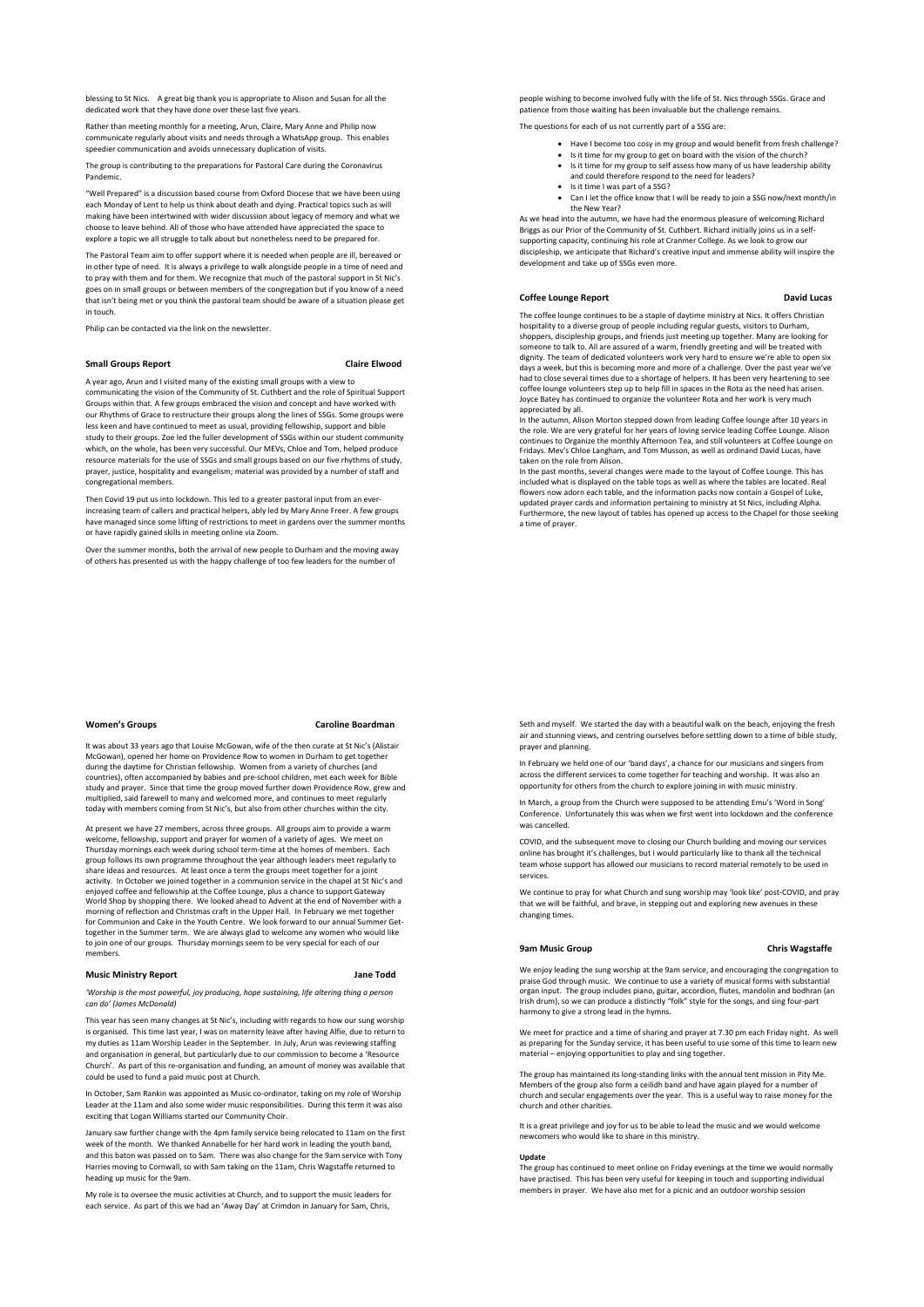(following Covid restrictions!) Some members of the group have also led sung worship at the online and live services.

# **11am Worship Report Sam Rankin**

I've very much enjoyed my time as music and worship coordinator for the 11am service since taking on the role in November 2019. I feel well settled, and trusted by both the staff team and the congregation. I am grateful for the support and cooperation of the volunteer musicians within the church, and I am encouraged by the wealth of talent, experience and faithfulness I've encountered in the course of my ministry so far.

It was clear to me, when accepting the role, that our church leadership was seeking immediate stability and consistency in corporate worship at the 11am service (with smaller musical ensembles if required). I think that I was able to provide this by leading sung worship on a near weekly basis for a number of months in the expectation of building a regular rota of musicians and other leaders in the new year. My hope was - and still is - to grow a fruitful volunteer based worship ministry that could thrive without my leading sung worship weekly and without demanding too much of any one volunteer. In partnership with Arun, Jane Todd, Chris Wagstaffe and Seth Price I felt that we made positive steps in realising that vision around the new year: hosting a band day in church for all those interested in participating in the worship ministry; creating a new database of each volunteer's skills, interests and availability; creating and beginning a four-week rota of set bands, integrating musicians of different ages and experience levels. I feel this was going well, though progress was obviously hampered by the covid pandemic.

As with so much else, the worship ministry during lockdown has looked different. It has returned to a model of my leading sung worship on a near-weekly basis, pre-recording songs for online services. The reasons for this are numerous. I am fortunate in being experienced and equipped to record music at home in a way that other similarly able worship leaders in our church are not. The decision to record mostly alone was based on my experiences and those of worship leaders at other churches; the work, time and technical knowledge required to remotely record an ensemble quickly multiplies to the point of diminishing returns. I still felt able to contribute to the corporate worship of the church through these pre-recordings, and I'm satisfied that it provided the most realistic solution while the 10am service was solely broadcast online.

The restrictions placed upon the church since returning to the building have necessitated that our worship ensembles remain small, led either by an individual or a pair of musicians. I am likely to continue leading sung worship on my own for a while until the restrictions ease, at which point I hope we will start to return to the rota that promised so much before the lockdown in March. I am also taking on greater responsibility for the sung worship at the evening service going forwards, where I am hopeful of setting up a similar rota of<br>volunteers. I am particularly keen to recruit and support new worship leaders from among<br>our student body where I feel there is much untapp St Nic's, and I am excited to see the worship ministry grow across the church. Praise God!

regularly able to ring all 6 bells before the Sunday morning service, occasional evening services, and our weekly Wednesday practice from 7.30 till 9 pm. We are particularly grateful for the help from ringers from other towers in Durham and beyond.

Recently we've been able to recruit one former and a few current Durham university students to our ranks, including Rachel Sanderson and Michael Anderson who have been elected as tower secretary and quarter peal secretary, respectively. As ever, any group or individual would be more then welcome to visit us by arrangement, to find out more about what we do and why, and have a go. Equally anyone who has rung in the past would be very<br>welcome to give it another go! Please contact <u>nicsbells@gmail.com</u>.

# **Flower Team Report Judy Lowther and Rosemary Day.**

Our flower team has worked hard again this year, keeping the church decorated with flowers for the services week by week, as well as Christmas and Easter. Mostly we work independently or with one other person, but on the major festivals a band of us get together to provide a larger display. On occasions we will decorate the church for weddings or do special arrangements in memory of a loved one. We all find this a very rewarding experience, and a way of using the gifts God gives us to help make his church an attractive place to be. Some have even found it a life changing experience, working in the quiet of the

church using a God-given gift never recognised before.<br>We are, however, a diminishing team and we have lost more members this year for very<br>understandable reasons, and are very stretched at the moment. It has been heart wa to find members of the team prepared to take on more slots than usual to keep the church attractive for those who come in Sunday by Sunday, or during the week. *But we need you! Even men!* Many people tell us they have no gifts at all in the area of flower arranging, but if you talk to any of the team they will tell you that once upon a time they were in the same position and never believed they could do it. If you would like to try it out, there would certainly be be a regular member who would be more than willing to help.

# **Lumiere Report Claire Elwood**

The vision for our involvement with Lumiere 2019 was to host a simple Acoustic Café with an engagement installation in the chapel; a warm, dry place of welcome, a time to invite people to our Christmas services and engage with them over the question, "Who is Jesus?" As we fleshed out this plan, volunteers came forward and the teams formed. Our MEVs, Chloe and Tom each led a team, hospitality and chapel respectively, with David Lucas, ordinand, helping Tom. Mary Anne led the welcome team. There were invitations to hand out for our Christmas services and Alpha in the New Year and the chapel team had Gospels to give away too. Our live music was provided by our own very talented worship leaders from the 6.30pm service, in this context known as Brittany's Band; Sam Rankin and friends from St. Thomas, Newcastle; our very own Logan with his friend Lydia, called themselves Lydogan. They each played for 2x20 minute sets both nights.

I'd like to finish my report by giving a special mention to the tech team volunteers at St Nic's. They have been nothing but welcoming, cheerful, competent and supportive since I arrived. They are a huge credit to the church, and have made such a positive contribution to the worship ministry. I am so grateful for them!

### **6:30pm Worship Band Ministry Report Seth Price**

I, presumably like many of those giving ministry reports this year, write this in the midst of unprecedented times; the challenges and successes of the 6:30 worship band over the last twelve months are shown in new light in the context of the COVID-19 pandemic, which, despite its indiscriminate disruption, affords a chance for reflection on certain aspects of ministry. At the time of writing all forms of band activity have ceased except for Logan's worship leading for the recorded/livestreamed 6:30 service. As frustrating as this is for the band (not least me!), I have begun to recognise that this might be an opportunity to simply sing worship without direct musical responsibility; such occasions are important but infrequent for many of the musicians in 'normal' time. Personally, during this time, I have reflected on our times of prayer during band rehearsals. This year I have found myself praying particularly about the privilege that it is to lead God's people in sung worship. It is a wonderful mercy that we are able to use our gifts to serve those who sing at the evening service and it is by God's grace that we are given a responsibility to use these gifts well. As I am constantly thanking God for his guidance, I seek to follow his prompting for how we are to develop as a ministry and become more like Jesus. One of the ways that this has manifested itself this year has been in the growth of the team; it has been an important year in raising up new leaders of worship. As a specific example, four musicians have led worship (that is, have been in charge of the band on a given Sunday evening) who hadn't done so before September. All are growing in confidence in their worship leading and will no doubt, continue to serve us in this way. On a practical level, they have been supported by me (e.g. in admin, song choices, rehearsals etc.) and been given structured feedback afterwards. We have also grown numerically; welcome to those who have joined the 6:30 band! Encouragingly, among the new faces are musicians who have returned to church music after not having sung or played in a while. It has been great to see these people grow in confidence in their instruments and leading too. Another development since September is the new formalised relationship between the different bands. I am thankful to be able to work closely with Sam, Jane, and Chris as we coordinate musical worship across the church. I think I speak not only for myself when I say that we are looking forward to the time when we can create joyful music together again! Until then, we look to Christ, who gives and takes away the privilege of leading worship.

## **Bell Ringers** Michael Lamb

The bell ringers at St Nicholas are a mixed group of church members and non-church goers, young and old, keeping the 300+ year old bells ringing and calling people to worship. We are

Involvement with Lumiere went beyond our own doors as it became clear that we could support the local community by involving Handcrafted and Gateway shop. Men from the Handcrafted charity came in to see their sign, Jesus loves Durham, sitting in the front porch; they were really chuffed to see it lit up in situ with lots of people taking photos of it. Many visitors commented on how great it was that it matched the Snow Globe sign: I Love Durham – entirely the Lord's Work as I had no idea what would be in the snow globe. Gateway shop took the opportunity to turn a good profit on the Friday and Saturday nights.

There were many comments on our friendly atmosphere and welcome, how church should always be this much fun; many who had always wanted to come in but never had, so were enjoying seeing the church from the inside. Visiting friends were astonished this was our first attempt as it looked so well organised and professional. Clergy coming after a diocesan conference were excited and inspired to see what we were doing. A group of teenagers summed it up well: "It was mint! The best part of the night!"

My heartfelt thanks to everyone who made our participation in Lumiere such a success. The general consensus is that we must do this again in 2021 so if you missed joining in the fun this time, please consider how you can be involved next time.

### **Ministry Report Chloe Langham**

- 1. Community of St Cuthbert
- 2. Alpha
- 3. Market Chaplaincy
- 4. Coffee Lounge
- 5. Sunday Involvement
- 6. Children's Ministry
- 7. Youth Mission Week 8. Student Ministry
- 9. Fun Committee
- 10. Studying

### **Community of St Cuthbert**

During the winter I wrote some sessions on Hospitality. Since January, together with Brandon, I have been compiling the monthly magazine editions of the Community of St Cuthbert resources. Various people have generously given their time to write these resources and it has been one of my great pleasures to compile these into an easy-to-use booklet to be distributed to all the Spiritual Support Groups. It is also available on the church website.

Last time I wrote to you I was preparing to meet with my group for the first time. I am pleased to report that it is going well. We have had a few teething problems such as identifying the best times to meet together, and we have been missing the pleasure of an indepth bible study but we have decided to do that alongside the Community of St Cuthbert so to feed the 'study' part of our rhythms sufficiently. My group is entirely made up of